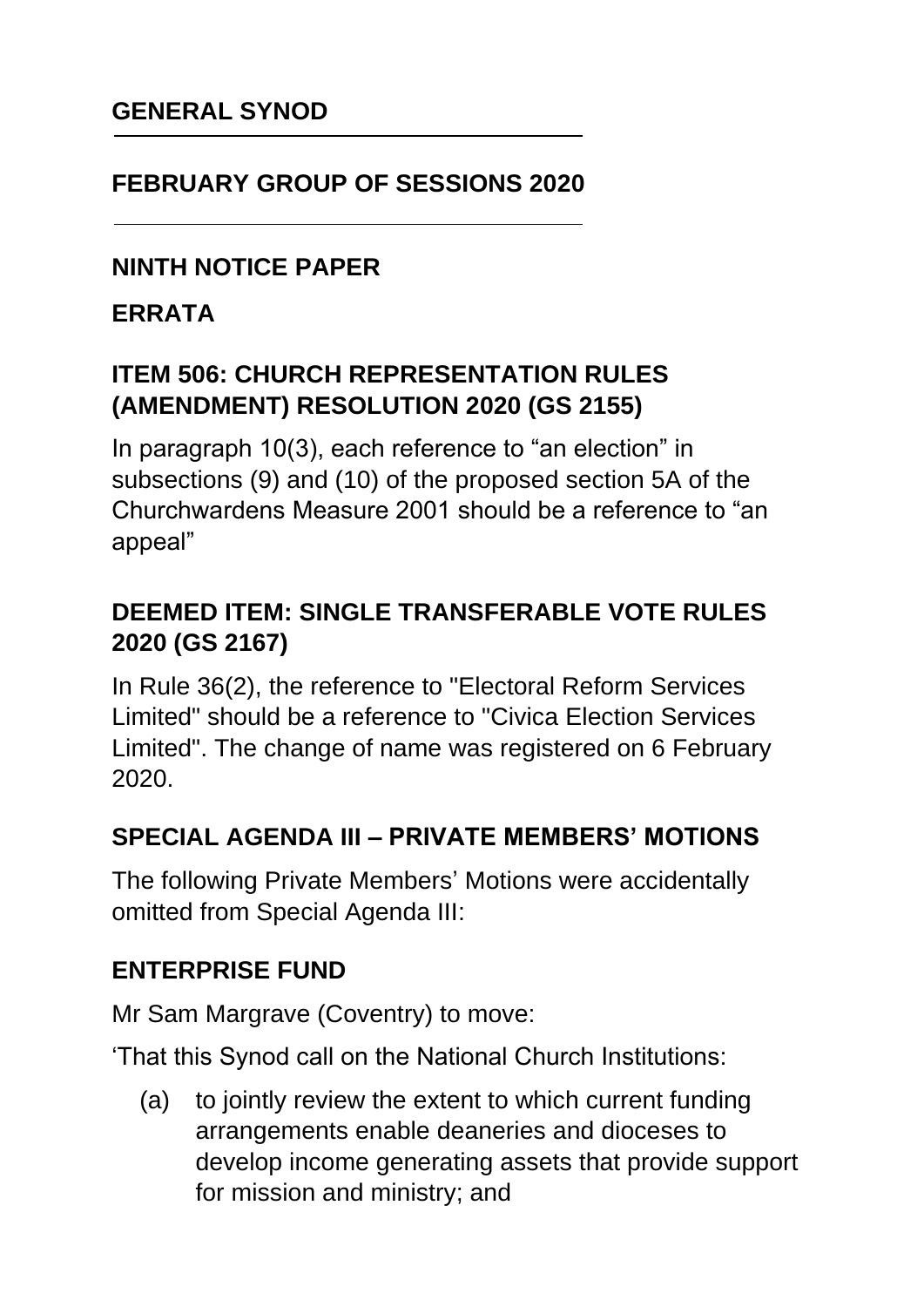(b) to consider establishing an enterprise fund to provide entrepreneurship seed funding for parishes and dioceses that will enable them to develop profit-making projects to help mission and ministry'

*12 signatures February 2019*

# **EUCHARISTIC PRESIDENCY**

Mr David Lamming (St Edmundsbury and Ipswich) to move:

'That this Synod, having regard in particular to:

- (a) changes in thinking on the role of the laity in leadership in the Church over the past 25 years, and
- (b) the lack of any Scriptural basis for the Church's current practice restricting the administration of the sacrament at Holy Communion to ordained priests,

request the House of Bishops to reconsider its position (as set out in its April 1997 report Eucharistic Presidency, GS 1248) that the Church should maintain its inherited position that the person who presides at the Eucharist must be an ordained priest.

*55 signatures February 2019*

# **SPECIAL AGENDA IV – DIOCESAN SYNOD MOTIONS**

The following Diocesan Synod Motions were accidentally omitted from Special Agenda IV:

# **INSURANCE PREMIUM TAX**

… to move on behalf of the Lincoln Diocesan Synod:

That this Synod, noting:

(a) the various public goods that are delivered by charities, including in the case of churches through